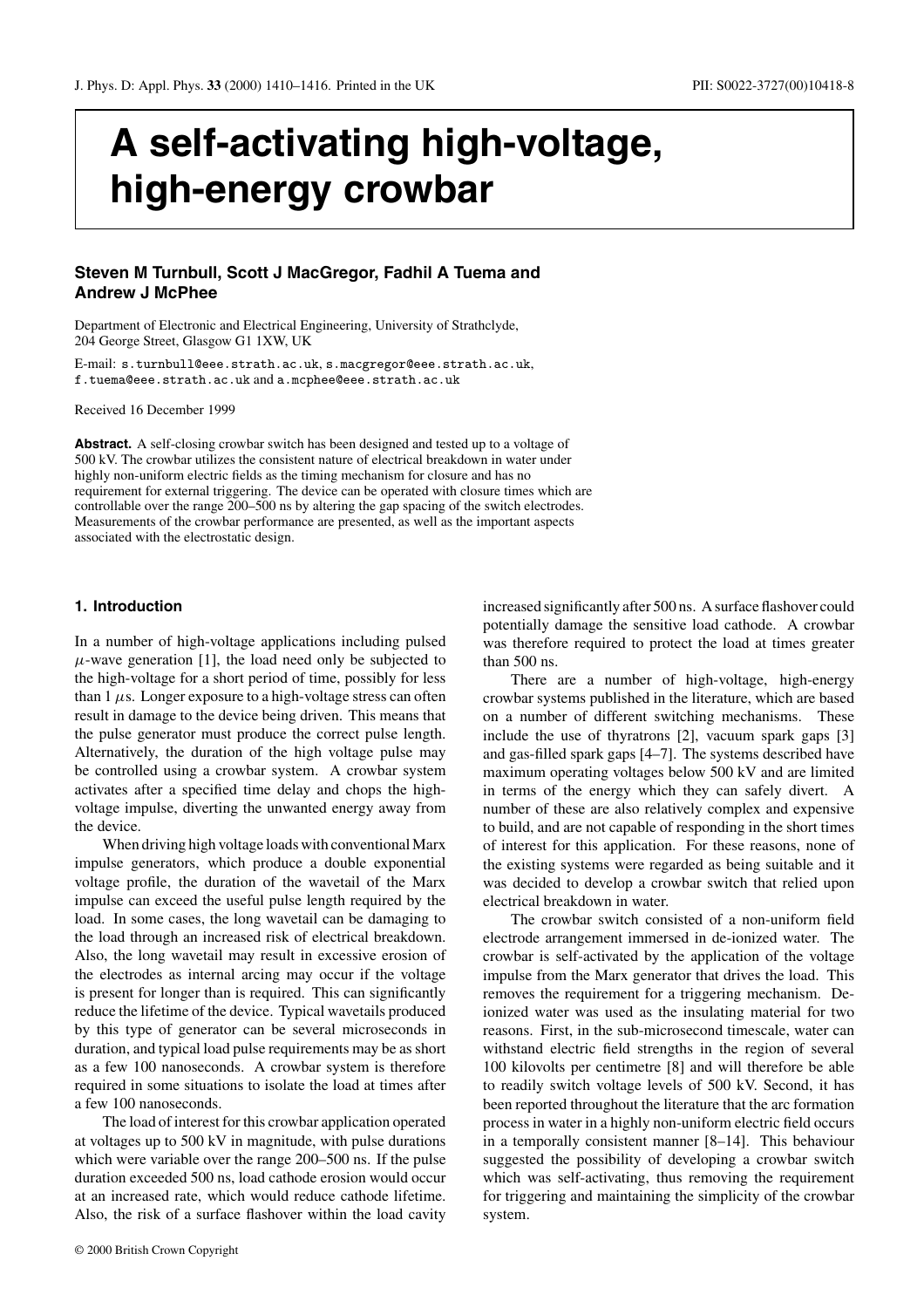In one investigation into water breakdown with a point– plane electrode geometry [9], the empirical formula derived from the data indicated that the average streamer velocity in water, and therefore the approximate time to gap closure, could be found from a knowledge of the gap spacing and the applied voltage. The relevant relationships are:

 $Dt^{-1/2} = 8.8V^{0.6}$  (for a positive point electrode)  $Dt^{-2/3} = 16V^{1.1}$  (for a negative point electrode)

where  $D$  is the gap spacing in centimetres,  $t$  is the time taken for the streamer to cross the gap in microseconds, and  $V$  is the applied voltage in megavolts. These relationships indicate that the breakdown time of a water gap can be varied simply by changing either the applied voltage or the gap spacing. This provides a straightforward method of varying the delay time to crowbar action.

The relationships also show the polarity effect that is observed in water. The positive point water gap closes in a shorter time than the negative point case for the same applied voltage and gap spacing. Using the positive point relationship, the time taken for the streamer to bridge a gap of a few centimetres is calculated to be a few 100 nanoseconds. For example, a voltage of 300 kV applied to a gap of 3 cm should result in a streamer bridging the gap in 494 ns for positive point conditions. If the point is negative, the time taken for the streamer to bridge the gap is longer, at 590 ns. This means that the required delay times of between 200 and 500 ns are achievable for sensible gap spacings of a few centimetres, even allowing for the extra formation time of the conducting arc channel. It should therefore be possible to construct a switch which is of a practicable size.

#### **2. Experimental details**

As discussed above, electrical breakdown in water under intense non-uniform electric fields occurs with a streamer formation time which is reasonably consistent. It was therefore decided to use a rod–plane electrode configuration for the switch to generate the required field non-uniformity. The intense electric field around the point electrode will ensure that streamer initiation occurs rapidly after the voltage is applied. This rapid initiation of the streamer minimizes any statistical effects in the breakdown time of the water gap. The breakdown time is then dominated by the formation time of the arc channel. This has been reported as being reasonably consistent for similar average electric fields and gap lengths [8, 9].

It was decided to employ a positive point–negative plane polarity configuration, as the polarity effect mentioned before means that for a specific value of delay time to crowbar closure, the size of the water gap is minimized and the crowbar will therefore close, and isolate the load, in the fastest possible time. As the impulse voltage to be crowbarred was of a negative polarity, the high-voltage electrode was selected as the plane electrode and the point electrode was the earth electrode.

A schematic diagram of the passive crowbar switch is shown in figure 1. It consists of a rod–plane electrode configuration immersed in de-ionized water. The resistivity



**Figure 1.** A schematic diagram of the water crowbar switch.

of the water was measured, following de-ionization and found to be 3  $M\Omega$  cm. The switch housing was cylindrical in shape with a diameter of 40 cm and a height of 70 cm. The wall thickness of the water container was 2 mm. The highvoltage plane electrode was 10 cm in diameter, with edges rounded to a radius of 1 cm. The rod earth electrode was 3 mm in diameter, 100 mm long and was tapered over a length of 1 cm to a final radius of 0.5 mm. The electrode gap spacing was variable between 10 mm and 70 mm. A 20 mm diameter PVC shank surrounded the rod electrode. The shank extended to within 30 mm of the rod tip and was included not only to support the rod electrode, but also to minimize the capacitive losses through the switch and to increase the switch resistance. The resistance between the rod and plane is increased by the presence of the PVC shank as it reduces the electrode surface area in contact with the water. This therefore minimizes resistive loading caused by the switch. The PVC shank also causes a significant alteration in the distribution of the electric field throughout the water volume and this reduces the voltage dropped across the switch. This in turn affects the capacitive loading experienced during pulse charging of the load.

The performance of the switch was measured using a ten stage Marx generator which produced negative impulse voltages up to a peak value of 700 kV in air. The output voltage pulse was double exponential in profile, with a nominal risetime of 30 ns and a decay time to a half-peak value of 2  $\mu$ s when loaded with an external tail resistor of  $2 \text{ k}\Omega$ . A series de-coupling resistor of 100  $\Omega$ , constructed from aqueous CuSO4 solution, was placed between the Marx output feed and the crowbar switch to limit the peak current from the generator during crowbar operation. The voltage applied to the crowbar was measured using an aqueous CuSO<sub>4</sub> voltage divider with input impedance of  $2 \text{ k}\Omega$ . The response time of the divider was 25 ns and its maximum operating voltage exceeded 700 kV. A circuit diagram of the experimental system is shown in figure 2. The estimated inductance of the Marx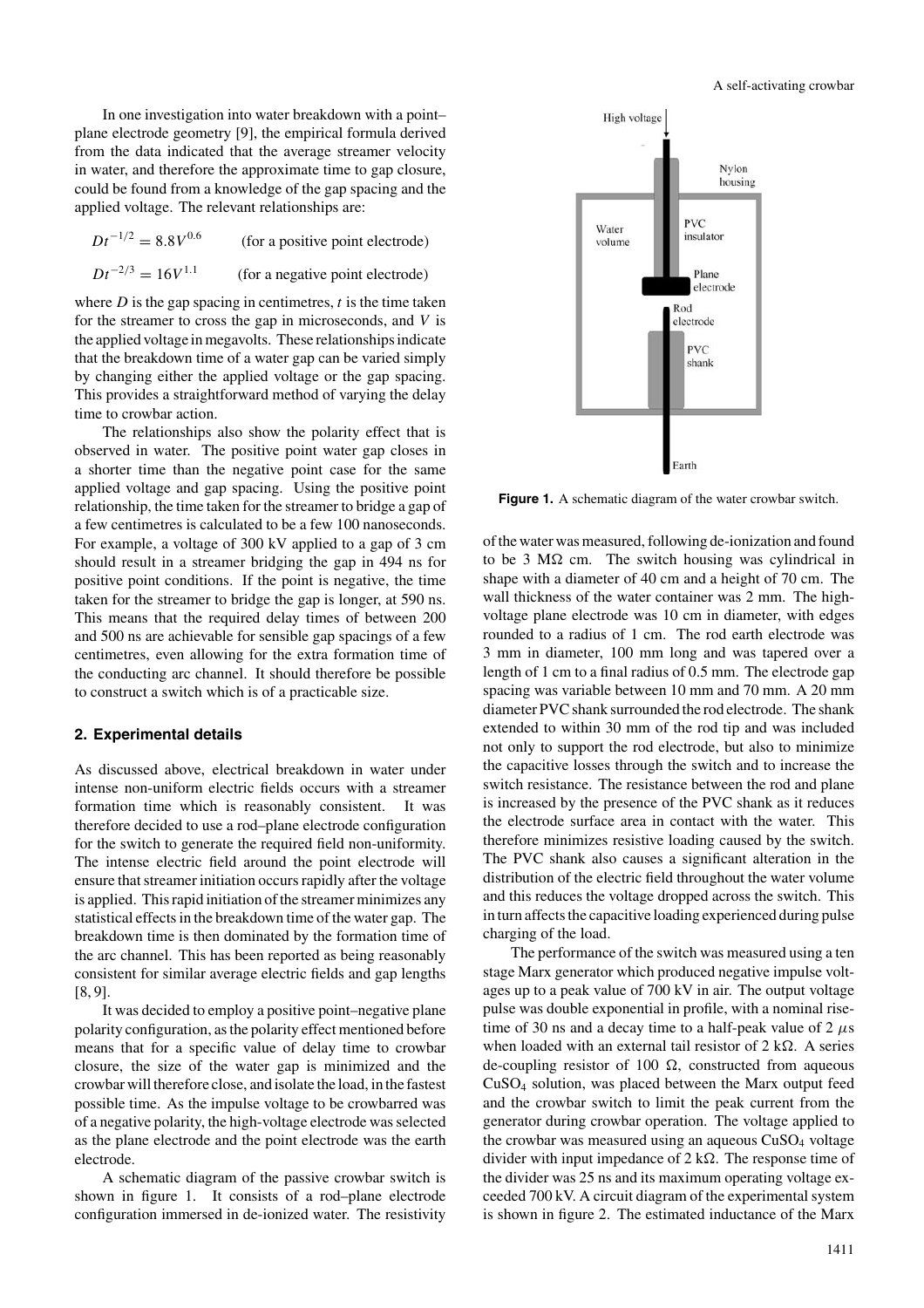

**Figure 2.** The circuit used to characterize the water crowbar switch.

generator output feed (500 nH) and the crowbar high-voltage connection (20 nH) are included. The self-capacitance of the crowbar was calculated using an electrostatic analysis programme [15] and was found to be approximately 50 pF. This is also included in the circuit diagram.

## **3. Electrostatic modelling**

When using water as an insulating material, attention must be given to the electric field distribution in and around the water volume. The high permittivity of water ( $\varepsilon_r = 80$ ) relative to air and the proximity of any grounded surface can significantly affect the electric field distribution. Also, the self-capacitance of the water volume can be significant and this can capacitively load the source generator, reducing the obtainable output voltage.

The electric field distribution in and around the crowbar switch was calculated using a 2D electrostatic analysis programme [15], which used a rotationally symmetric model of the switch. The switch model was positioned at a height of 350 mm above a conducting earth plane and the PVC shank surrounding the rod electrode was assigned a permittivity of  $\varepsilon_r = 4$ . The distribution of equipotentials is shown in figure  $3(a)$ . For 1 V applied to the plane electrode and an electrode gap spacing of 55 mm, the peak electric field at the rod tip was found to be 7.5 V cm−<sup>1</sup> and the average field in the gap was  $0.182$  V cm<sup>-1</sup>. The field enhancement factor for the model is therefore 41.2. For an applied voltage of 500 kV, the peak electric field at the rod tip is nominally 3.75 MV cm−1. This value was considered high enough to ensure rapid initiation of the breakdown process. The actual peak electric field at the rod tip will vary as a result of changes in the gap spacing and erosion of the rod tip.

It can also be seen from figure 3(*a*) that 70% of the applied voltage appears along the underside of the crowbar switch. If the applied voltage is 500 kV, this represents a voltage of 350 kV appearing in air on the outer surface of the water container. There is therefore a significant risk of surface flashover across the switch body and flashover to earth. Another problem which was found in the analysis was the bunching of equipotentials inside the PVC shank surrounding the rod electrode. This reveals the presence of a significant potential gradient through the PVC shank that may result in breakdown of the shank. It may also lead to puncturing of the vessel at the point at which the rod electrode enters the water volume. It can be seen from figure 3(*a*) that around 60% of the applied voltage appears on the surface of

the PVC shank. At the maximum operating voltage of 500 kV, a voltage of about 300 kV will appear on the outer surface of the shank, the inner surface remaining at 0 V. The average electric field in the PVC is therefore 350 kV cm<sup>-1</sup>. This may result in breakdown of the PVC even though the applied voltage is only present for a few 100 nanoseconds. Bunching of the equipotentials also occurs around the rod as it exits the water volume. This region may therefore be prone to surface discharges and possible puncturing of the switch housing.

One method of relieving the electrical stress in these regions is to completely remove the shank. The equipotential distribution for this case is shown in figure 3(*b*). It can be seen that both potential problems have been alleviated. There is no bunching of the equipotential lines in the region where the rod electrode enters the vessel, and now only 50% of the applied voltage appears along the underside of the switch. This significantly reduces the risk of flashover as insulation requirements are known to increase nonlinearly with voltage [8]. However, the presence of the PVC shank did serve to reduce the resistive and capacitive losses through the switch. The redistribution of equipotentials after removal of the shank indicates that there is now a higher percentage of the applied voltage distributed across the water volume (50% as opposed to 30%). This will result in a significant increase in the loading that takes place during charging of the switch. Although not quantified here, it is reasonable to infer that the switch resistance will be reduced by the removal of the PVC shank. The complete length of the rod electrode will be exposed to the water which will effectively increase the surface area of the electrodes and reduce the resistance between them. This will cause a reduction in the voltage appearing across the load as a result of the resistive division which occurs between the switch resistance and the Marx generator output resistor (100  $\Omega$ ).

In order to minimize the capacitive loading caused by the switch, the PVC shank was redesigned to generate a similar equipotential distribution to that shown in figure 3(*b*). To achieve this, the shank is tapered outward from the rod tip end down to the switch base. The equipotential distribution for a switch with a tapered shank is shown in figure 3(*c*). It can be seen that the equipotential distribution along the underside of the switch is similar to that in figure 3(*b*) with no shank present, but now only 30% of the applied voltage appears across the switch, as is the case in figure 3(*a*). The tapered shank minimizes the capacitive loading incurred by the switch and also relieves the electric field stress along the base of the switch. This shank design was employed in the final crowbar design.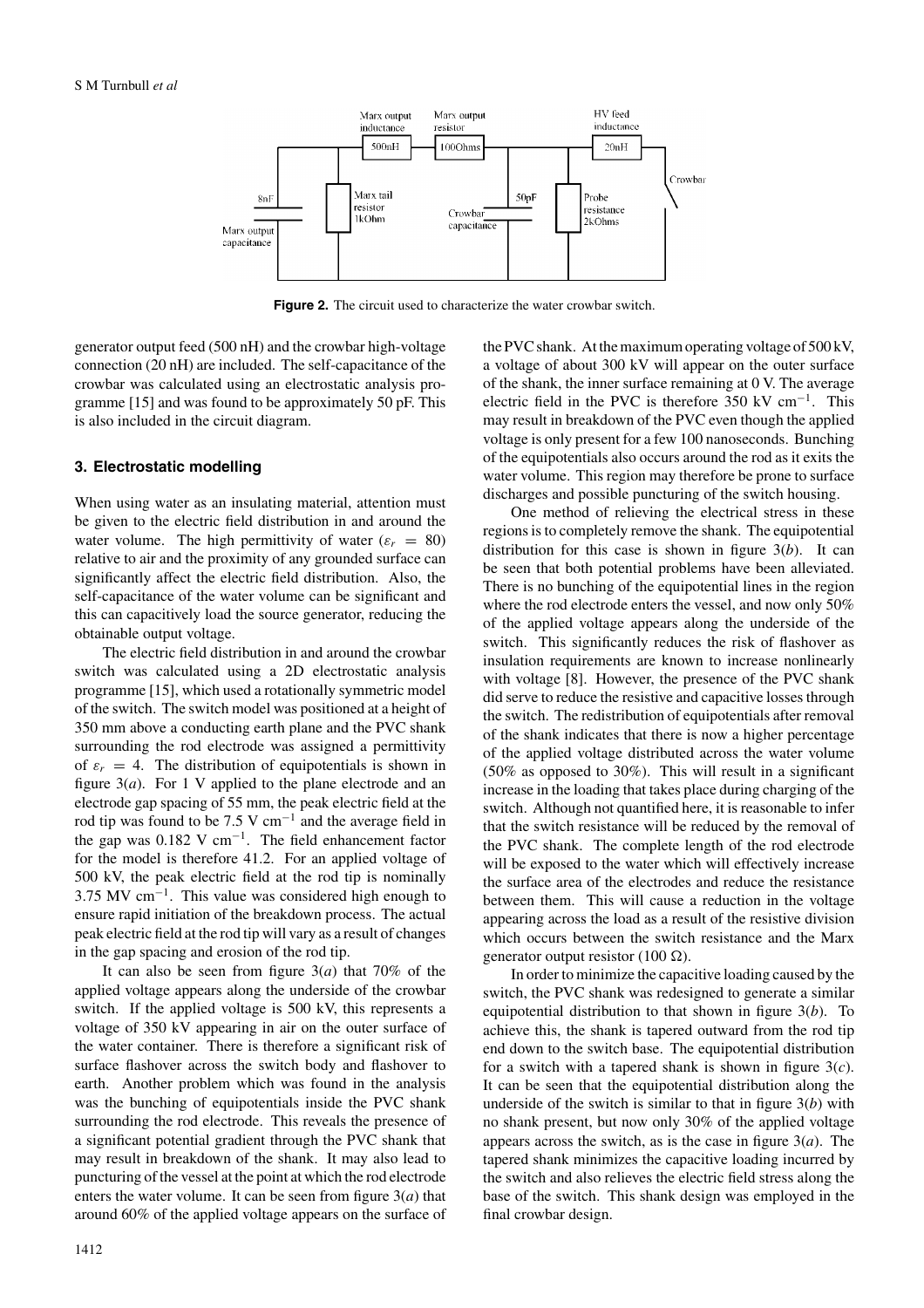

**Figure 3.** The equipotential distribution in and around the water crowbar switch, with (*a*) a cylindrical PVC shank surrounding the rod electrode; (*b*) no PVC shank surrounding the rod electrode and (*c*) a tapered PVC shank surrounding the rod electrode.

#### **4. Crowbar timing measurements**

An example of the crowbar switching performance is displayed in the composite oscillogram in figure 4. Here, 12 crowbarred output voltage waveforms from the Marx generator are superimposed on a single oscillogram. The risetime to the peak value of the Marx pulse has increased from a value of 30 ns when loaded with a 2  $k\Omega$  resistor, to a value of 100 ns (10–90%) when loaded with the crowbar switch. The self-capacitance of the switch causes this increase in risetime and also affects the voltage efficiency of the generator. Under the loaded condition, the peak voltage is 388 kV for a charging voltage of 50 kV. For no load, the Marx generator is 97% efficient at a charging voltage of 50 kV and would normally produce an output voltage of 485 kV. The

loading caused by the crowbar reduced the voltage efficiency to 80%. For these waveforms, the average delay time to breakdown is 222 ns and the jitter in the delay time is 17 ns. The jitter was calculated as the standard deviation in the delay time values. The electrode spacing was 45 mm for these measurements. The crowbar closure time is observed to be 20–30 ns, which means that the load is rapidly isolated and protected. The 12 waveforms are consistent in profile and indicate that repeatable crowbar action is achievable using this method with a reasonably stable delay time to closure.

To determine the longer-term operation of the crowbar, the delay time to closure was measured over 80 consecutive shots with no maintenance of the electrodes. The applied voltage was 330 kV and the gap spacing was set to 35 mm.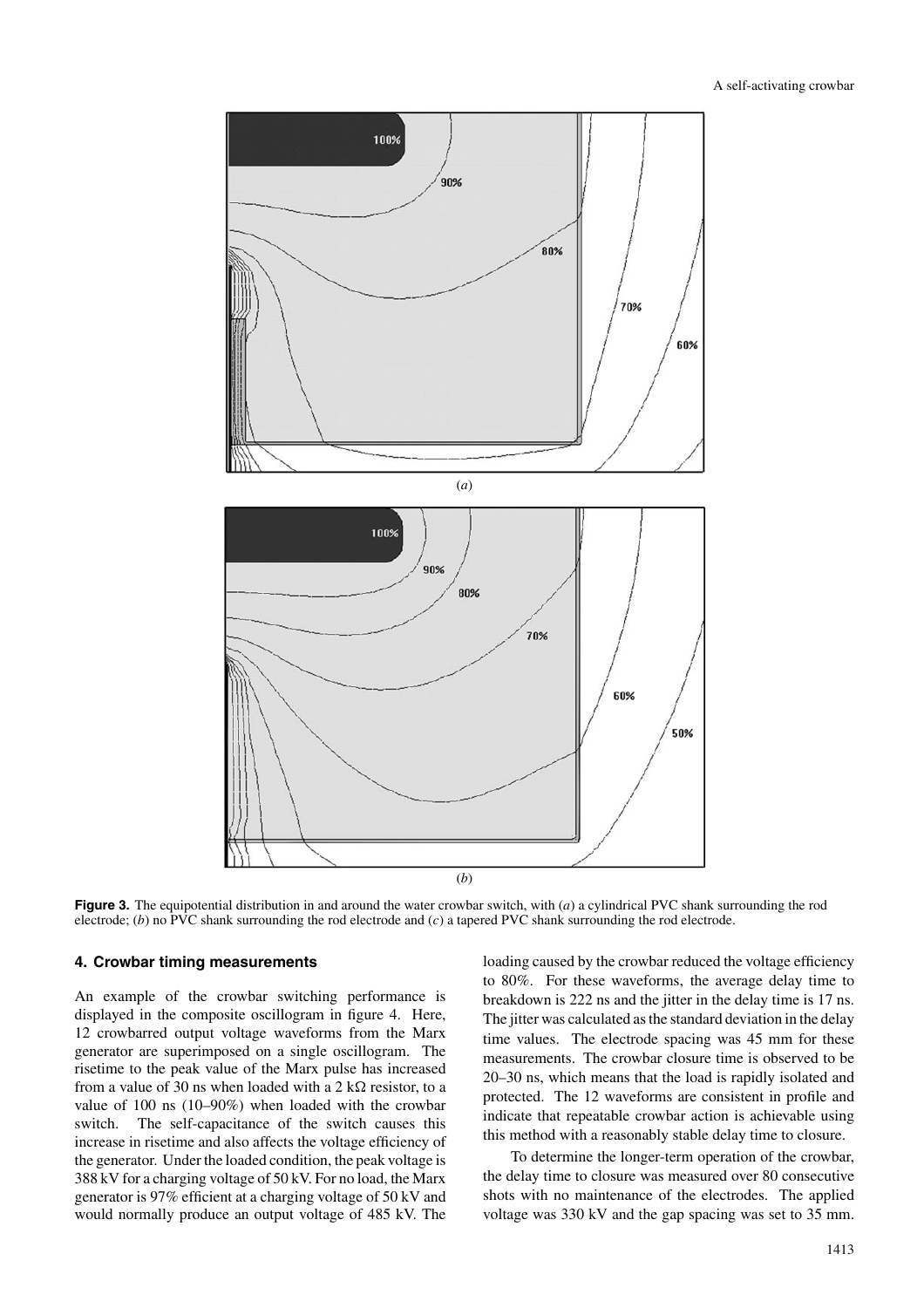

**Figure 3.** (Continued)



**Figure 4.** 12 superimposed Marx impulse waveforms. The peak voltage is 388 kV and the average time to crowbar closure is 222 ns with a jitter of 17 ns.

The results were plotted as a histogram and are shown in figure 5. The average time to crowbar closure was 403 ns and the jitter (standard deviation) was calculated to be 25 ns. This trial clearly establishes that reasonably consistent crowbar performance is achievable using a self-activating water gap.

The data from the trial was broken down into four segments of 20 shots in order to evaluate the effect of erosion of the point electrode on the delay time to closure. The drift in the delay time values is illustrated in figure 6, in which the average delay time values are plotted for each segment. It can be seen that the erosion of the point electrode causes a drift rate in the delay time of about 5 ns per 20 shots. The jitter values for each of the average delay time values in figure 6 are shown in figure 7. It can be seen that the jitter maintains a reasonably constant value at around 25 ns.

In order to establish that the crowbar delay time could be readily altered, the performance of the crowbar switch was determined for delay times to closure of 200 and 400 ns. A voltage range of 100–500 kV was used and the gap spacing was varied over the range of 15–65 mm, in steps of 10 mm. For each value of electrode spacing, the applied voltages



**Figure 5.** A histogram of the delay time values for 80 crowbar operations.

required to produce an average delay time of 200 and then 400 ns were recorded. The results were plotted to provide a characteristic of electrode spacing against applied voltage for each of the delay times to breakdown. These results are shown in figure 8. Each data point on the characteristics is taken from an average of 12 crowbar closures. It can be seen that both characteristics are reasonably linear over the voltage range of interest. Therefore, for a particular load operating voltage in the above range, a delay time of 200 or 400 ns can be selected by simply using the appropriate characteristic to determine the required gap spacing. Using this type of characteristic, which can be found readily for other values of delay time, it is possible to operate the crowbar over a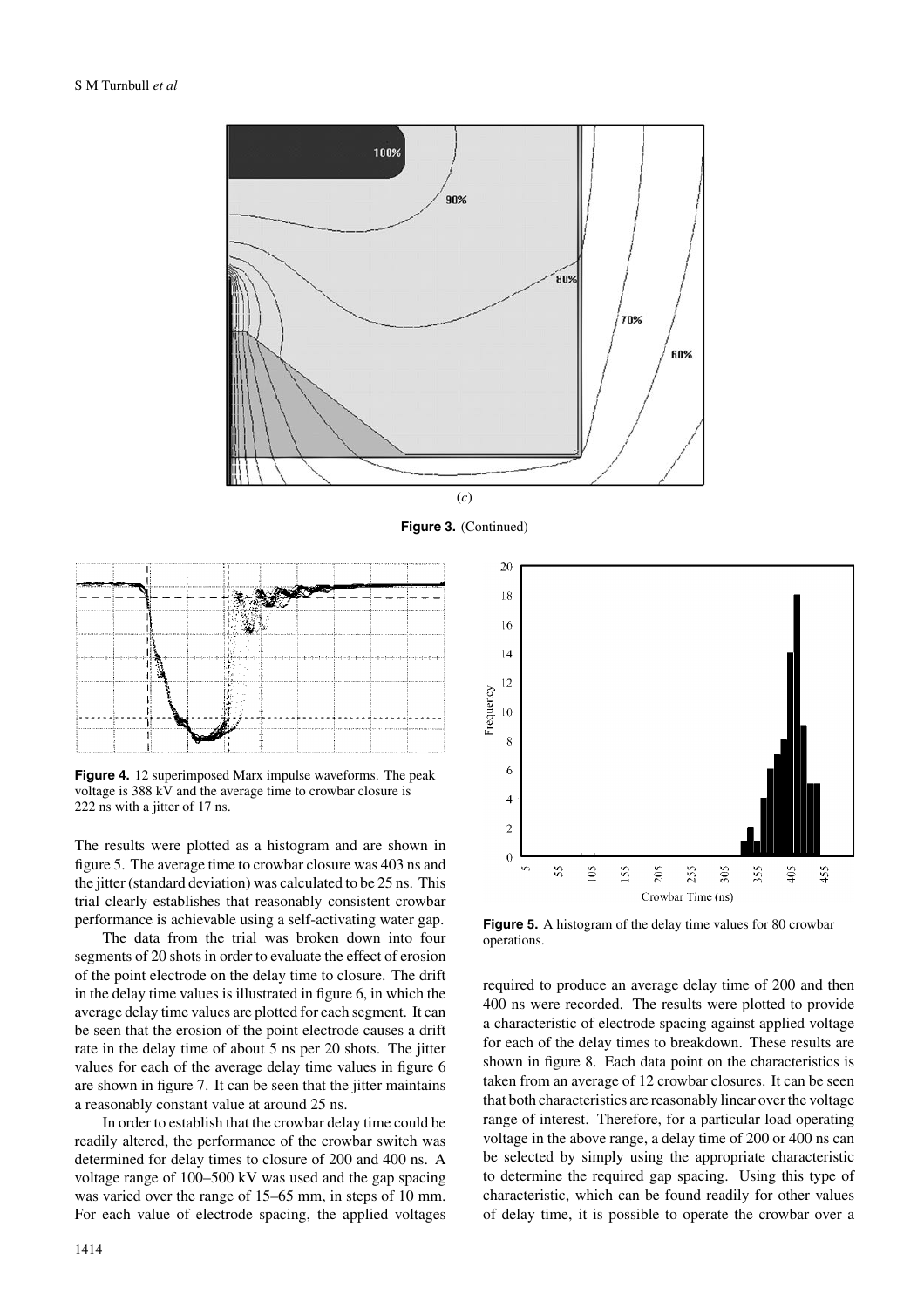

**Figure 6.** The drift in the delay time to crowbar closure, averaged for every 20 closures over 80 shots.



**Figure 7.** The jitter in the delay time to crowbar closure, averaged for every 20 closures over 80 shots.

wide range of voltages and alter the delay time to suit the application by simply altering the electrode gap spacing.

It can be seen from figure 8 that the rate of change of the delay time with applied electric field becomes significantly high as the gap spacing is increased from 15 to 55 mm. For example, at a gap spacing of 15 mm, a change in the electric field from 53 to  $140$  kV cm<sup>-1</sup> results in a change in the delay time from 400 to 200 ns. In comparison, at a gap spacing of 55 mm, an increase in the field from 74 to 80 kV cm−<sup>1</sup> was sufficient to obtain a similar reduction in delay time. This may be explained by a change in the dominant factor that controls the total delay time to breakdown of a water gap. This change takes place gradually as the gap spacing is increased. The delay time to breakdown of water is determined by the time required for a streamer to bridge the gap and, also, the formation time of the arc channel. It has been reported



**Figure 8.** The crowbar closure characteristics for delay time values of 200 and 400 ns.

that the streamer transit time is highly dependent upon the average value of electric field in the gap [8]. This degree of dependency is much greater than that exhibited by the arc formation time. For a small gap spacing, it is possible that the streamer transit time is comparable to the arc formation time. As a result, the total delay time to breakdown will exhibit a moderate dependency on the average value of the applied field. As the gap spacing is increased, and the average electric field falls the streamer transit time becomes longer and therefore more dominant in determining the overall delay time to breakdown. This in turn makes the total delay time to breakdown highly field dependent. Therefore, it would become difficult to vary the delay time to crowbar closure for larger gap spacings as only slight changes in the applied voltage could result in large changes in the delay time.

# **5. Conclusions**

The results obtained with a self-closing water crowbar clearly illustrate that it is quite possible to employ the consistent temporal nature of water breakdown for sub-microsecond crowbar operation in applications where timing is not overly critical. The crowbar developed for this study had a rod– plane electrode geometry immersed in de-ionized water, and this device demonstrated a delay time to closure which varied by only  $\pm 6\%$  over a total of 80 shots (delay time  $= 403$  ns, jitter  $= 25$  ns).

A tapered PVC shank surrounding the rod electrode, was employed to reduce the capacitive loading caused by the switch. The profile of the shank was determined through electrostatic analysis. The shank also helped to reduce the risks of puncturing and surface flashover along the switch base.

The reliability of the crowbar is clearly illustrated in the histogram of figure 5 and the drift data in figure 6. The gradual drift in the delay time observed over eighty operations has been attributed to erosion of the rod electrode, which results